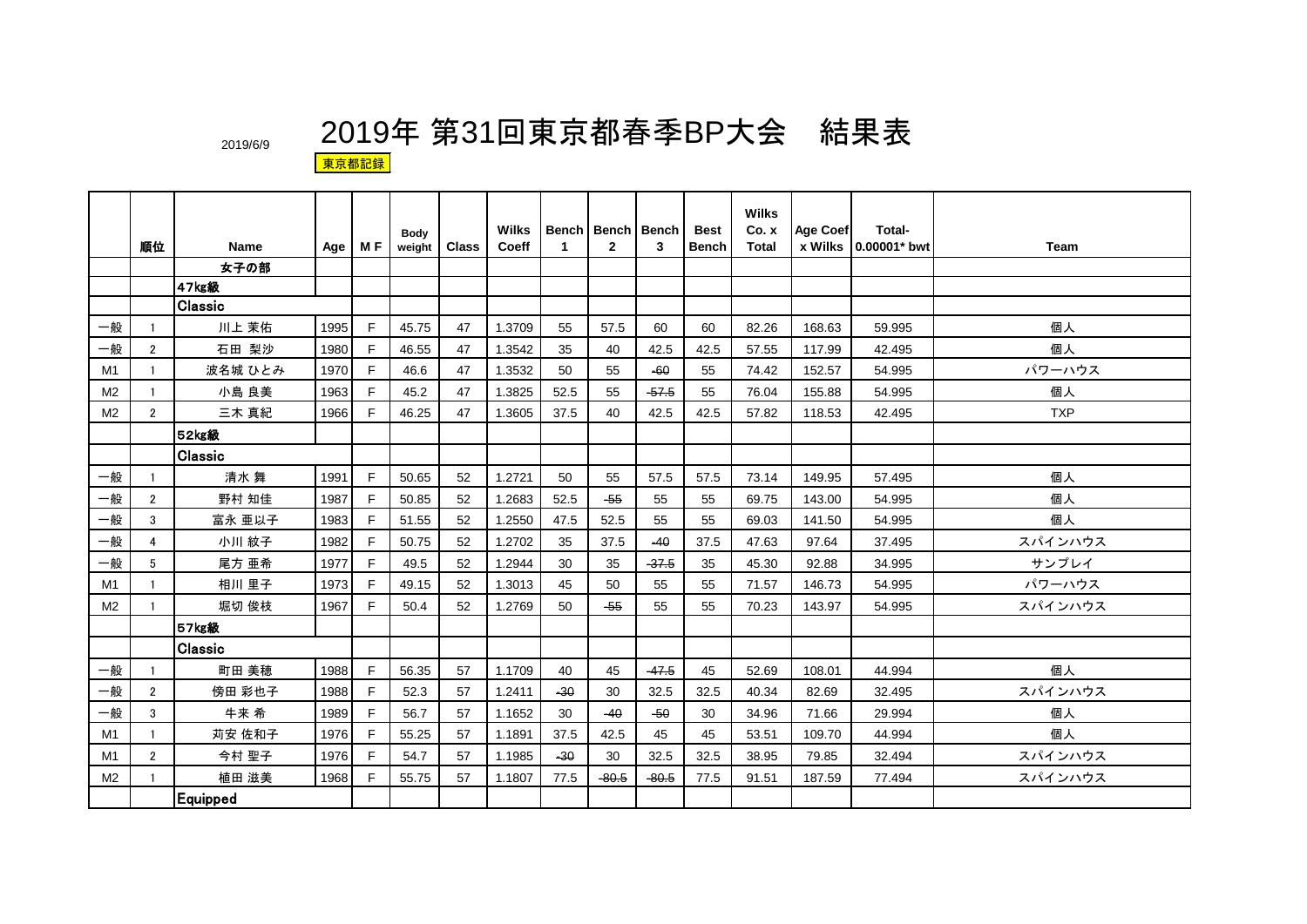|                |                          |                    |      |     |                |              | <b>Wilks</b> |              | <b>Bench   Bench   Bench</b> |         | <b>Best</b>    | <b>Wilks</b><br>Co. x | <b>Age Coef</b> | Total-                |                  |
|----------------|--------------------------|--------------------|------|-----|----------------|--------------|--------------|--------------|------------------------------|---------|----------------|-----------------------|-----------------|-----------------------|------------------|
|                | 順位                       | Name               | Age  | M F | Body<br>weight | <b>Class</b> | Coeff        | $\mathbf{1}$ | $\mathbf{2}$                 | 3       | <b>Bench</b>   | Total                 |                 | x Wilks 10.00001* bwt | Team             |
| M1             | -1                       | 糸井 千都香             | 1972 | E   | 55.85          | 57           | 1.1791       | 75           | 77.5                         | $-80$   | 77.5           | 91.38                 | 187.33          | 77.494                | <b>TXP</b>       |
| 一般             | OP                       | 柳沢 由紀子             | 1967 | F   | 57             | 57           | 1.1604       | 65           | $-70$                        | $-72.5$ | 65             | 75.43                 | 154.62          | 64.994                | K's GYM横浜 (神奈川県) |
| 一般             | $\overline{\phantom{0}}$ | 加藤 幸枝              | 1974 | F   | 56.6           | 57           | 1.1668       | $-95$        | $-95$                        | $-95$   | $\overline{0}$ | 0.00                  | 0.00            | $\equiv$              | <b>TXP</b>       |
|                |                          | 63kg級              |      |     |                |              |              |              |                              |         |                |                       |                 |                       |                  |
|                |                          | <b>Classic</b>     |      |     |                |              |              |              |                              |         |                |                       |                 |                       |                  |
| 一般             |                          | 比留間 マリエ            | 1986 | F   | 62.05          | 63           | 1.0864       | 60           | 65                           | 70      | 70             | 76.05                 | 155.90          | 69.994                | 個人               |
| 一般             | OP                       | 杉山 千晴              | 1981 | F   | 61.25          | 63           | 1.0973       | $-35$        | 35                           | $-40$   | 35             | 38.41                 | 78.73           | 34.994                | 個人 (神奈川県)        |
| M <sub>1</sub> | -1                       | 藤原 真由美             | 1972 | F   | 61.45          | 63           | 1.0945       | 47.5         | 52.5                         | 55      | 55             | 60.20                 | 123.41          | 54.994                | 個人               |
| M1             | $\overline{2}$           | 對馬 みつ美             | 1975 | E   | 59.95          | 63           | 1.1156       | 35           | 42.5                         | $-50$   | 42.5           | 47.41                 | 97.20           | 42.494                | 個人               |
|                |                          | Equipped           |      |     |                |              |              |              |                              |         |                |                       |                 |                       |                  |
| 一般             |                          | 津金 典子              | 1971 | F   | 61.35          | 63           | 1.0959       | 85           | 90                           | 92.5    | 92.5           | 101.37                | 207.81          | 92.494                | <b>TXP</b>       |
| M <sub>2</sub> | $\mathbf{1}$             | 林 和美               | 1963 | F   | 62.8           | 63           | 1.0765       | 70           | 75                           | 80      | 80             | 86.12                 | 176.55          | 79.994                | パワーハウス           |
|                |                          | 84kg級              |      |     |                |              |              |              |                              |         |                |                       |                 |                       |                  |
|                |                          | <b>Classic</b>     |      |     |                |              |              |              |                              |         |                |                       |                 |                       |                  |
| M <sub>2</sub> |                          | 徳武 恵美              | 1964 | F   | 73.15          | 84           | 0.9659       | 102.5        | 105                          | 107.5   | 107.5          | 103.84                | 212.86          | 107.493               | <b>TXP</b>       |
| M <sub>3</sub> |                          | メルセデス・フェルナンデス 1950 |      | F   | 79.7           | 84           | 0.9169       | $-62.5$      | 65                           | 67.5    | 67.5           | 61.89                 | 126.88          | 67.492                | TeamPonze        |
|                |                          | <b>十84kg級</b>      |      |     |                |              |              |              |                              |         |                |                       |                 |                       |                  |
|                |                          | <b>Classic</b>     |      |     |                |              |              |              |                              |         |                |                       |                 |                       |                  |
| 一般             | <b>OP</b>                | 矢澤 晴子              | 1975 | F   | 92.7           | <b>UNL</b>   | 0.8540       | 90           | 95                           | $-100$  | 95             | 81.13                 | 166.31          | 94.991                | K's GYM横浜 (神奈川県) |
|                |                          | 男子の部               |      |     |                |              |              |              |                              |         |                |                       |                 |                       |                  |
|                |                          | <b>53kg級</b>       |      |     |                |              |              |              |                              |         |                |                       |                 |                       |                  |
|                |                          | Classic            |      |     |                |              |              |              |                              |         |                |                       |                 |                       |                  |
| <b>JR</b>      | $\mathbf{1}$             | 田中 玲星              | 1998 | M   | 52.85          | 53           | 0.9649       | 107.5        | 112.5                        | 117     | 117            | 112.89                | 231.43          | 116.995               | 個人               |
|                |                          | 59kg級              |      |     |                |              |              |              |                              |         |                |                       |                 |                       |                  |
|                |                          | <b>Classic</b>     |      |     |                |              |              |              |                              |         |                |                       |                 |                       |                  |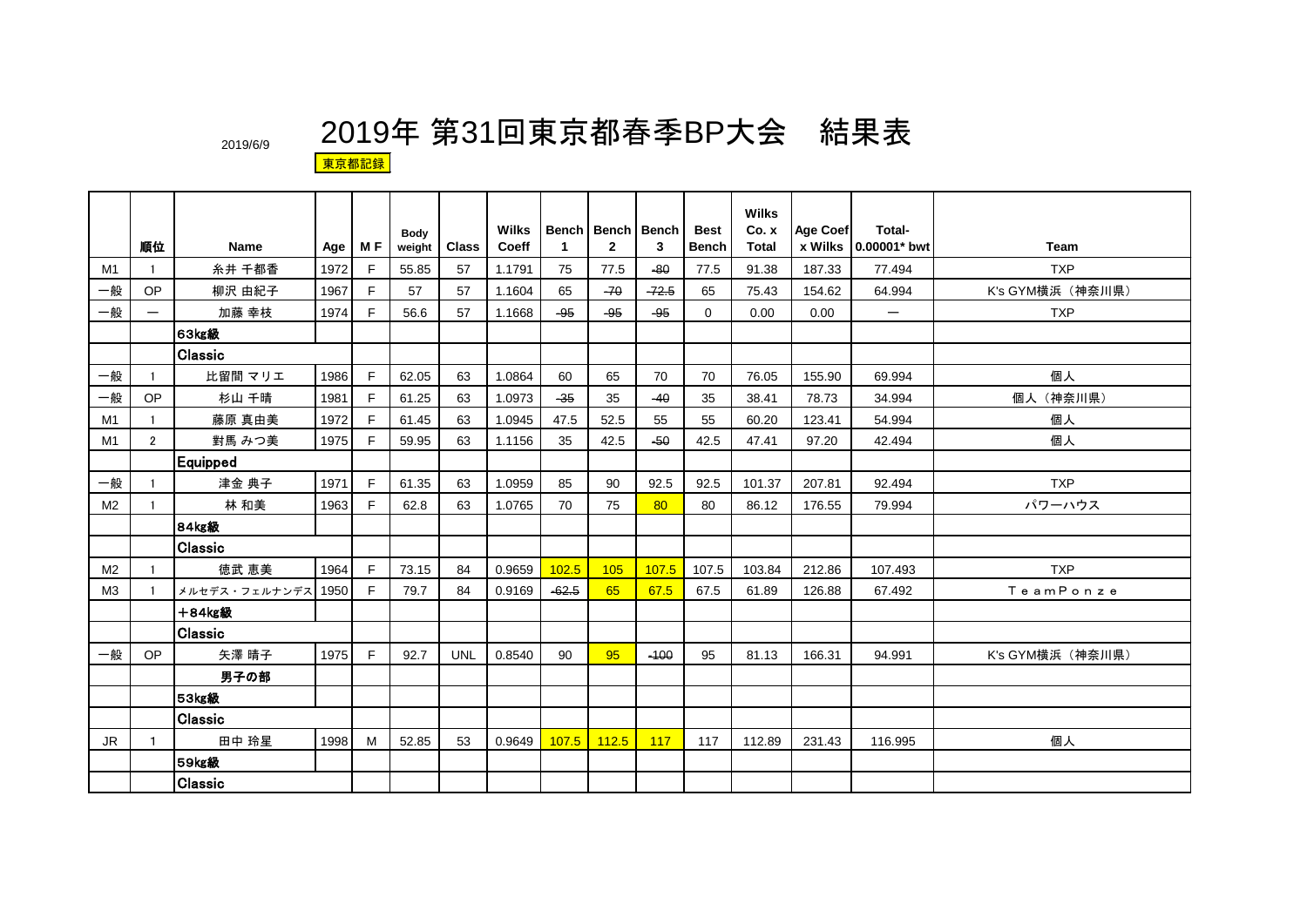|                |                 |                |      |     | Body   |              | <b>Wilks</b> |             | <b>Bench   Bench   Bench</b> |          | <b>Best</b>  | <b>Wilks</b><br>Co. x | <b>Age Coef</b> | Total-                   |               |
|----------------|-----------------|----------------|------|-----|--------|--------------|--------------|-------------|------------------------------|----------|--------------|-----------------------|-----------------|--------------------------|---------------|
|                | 順位              | Name           | Age  | M F | weight | <b>Class</b> | Coeff        | $\mathbf 1$ | $\overline{2}$               | 3        | <b>Bench</b> | Total                 | x Wilks         | 0.00001* bwt             | <b>Team</b>   |
| 一般             | 1               | 溝尾 元洋          | 1980 | м   | 58.3   | 59           | 0.8759       | 120         | 125                          | $-130$   | 125          | 109.49                | 224.45          | 124.994                  | 個人            |
| 一般             | $\mathbf{2}$    | 桑野 敬介          | 1986 | M   | 58.15  | 59           | 0.8780       | 110         | 115                          | 120      | 120          | 105.36                | 215.99          | 119.994                  | 個人            |
| 高校             | 1               | 井内 英人          | 2002 | M   | 57.75  | 59           | 0.8838       | 60          | 65                           | $-70$    | 65           | 57.44                 | 117.76          | 64.994                   | サンプレイ         |
| <b>JR</b>      | 1               | 神田橋 萌人         | 2000 | M   | 58     | 59           | 0.8802       | 75          | 80                           | $-85$    | 80           | 70.41                 | 144.35          | 79.994                   | スパインハウス       |
| M <sub>1</sub> | 1               | 木下 裕司          | 1979 | M   | 58.6   | 59           | 0.8717       | 70          | $-90$                        | $-95$    | 70           | 61.02                 | 125.09          | 69.994                   | スパインハウス       |
| M1             | $\mathbf{2}$    | 山邊 慶太          | 1979 | M   | 59     | 59           | 0.8662       |             |                              |          | $\Omega$     | 0.00                  | 0.00            | $\overline{\phantom{0}}$ | 個人            |
| M1             | OP              | 輿石 幸紀          | 1974 | M   | 53.9   | 59           | 0.9457       | 85          | 90                           | 92.5     | 92.5         | 87.47                 | 179.32          | 92.495                   | 個人 (山梨県)      |
| M <sub>2</sub> | 1               | 仲田 憲二          | 1962 | M   | 58.15  | 59           | 0.8780       | 70          | 75                           | 80       | 80           | 70.24                 | 143.99          | 79.994                   | 立川泉クラブ        |
| M <sub>2</sub> | OP              | 東 泰弘           | 1963 | M   | 51.8   | 59           | 0.9853       | 100         | 105                          | $-407.5$ | 105          | 103.45                | 212.08          | 104.995                  | FITBULL (千葉県) |
|                |                 | Equipped       |      |     |        |              |              |             |                              |          |              |                       |                 |                          |               |
| M3             | 1               | 石渡 啓之          | 1959 | M   | 56.9   | 59           | 0.8964       | 150         | $-160$                       | $-160$   | 150          | 134.46                | 275.64          | 149.994                  | パワーハウス        |
|                |                 | 66kg級          |      |     |        |              |              |             |                              |          |              |                       |                 |                          |               |
|                |                 | <b>Classic</b> |      |     |        |              |              |             |                              |          |              |                       |                 |                          |               |
| 一般             | $\mathbf{1}$    | 川島 達也          | 1993 | M   | 65.75  | 66           | 0.7877       | 147.5       | $-152.5$                     | $-155$   | 147.5        | 116.18                | 238.17          | 147.493                  | 個人            |
| 一般             | 2               | 石田 宜央          | 1980 | M   | 66     | 66           | 0.7852       | 147.5       | $-152.5$                     | $-155$   | 147.5        | 115.82                | 237.42          | 147.493                  | 大谷塾           |
| 一般             | 3               | 鈴木 康太          | 1982 | M   | 65.9   | 66           | 0.7862       | 135         | 137.5                        | $-140$   | 137.5        | 108.10                | 221.60          | 137.493                  | 個人            |
| 一般             | 4               | 水流 亮哉          | 1995 | M   | 63.3   | 66           | 0.8133       | 110         | 112.5                        | 120      | 120          | 97.60                 | 200.07          | 119.994                  | 個人            |
| 一般             | 5               | 福島 稔明          | 1981 | M   | 65.7   | 66           | 0.7881       | 105         | 110                          | $-112.5$ | 110          | 86.70                 | 177.73          | 109.993                  | チトフナパワークラブ    |
| 一般             | 6               | 中村 真           | 1990 | M   | 65.05  | 66           | 0.7947       | 95          | 100                          | 105      | 105          | 83.44                 | 171.06          | 104.993                  | <b>TXP</b>    |
| 一般             | $\overline{7}$  | 三森 翔平          | 1994 | M   | 64     | 66           | 0.8057       | 90          | $-100$                       | 100      | 100          | 80.57                 | 165.16          | 99.994                   | 個人            |
| 一般             | $\qquad \qquad$ | 三賀森 敦          | 1981 | M   | 65     | 66           | 0.7952       | $-100$      | $-100$                       | $-100$   | $\Omega$     | 0.00                  | 0.00            | —                        | 個人            |
| S.JR           | $\mathbf 1$     | 小西 健心          | 2003 | M   | 62.7   | 66           | 0.8200       | 75          | 80                           | 85       | 85           | 69.70                 | 142.89          | 84.994                   | パワーハウス        |
| <b>JR</b>      | $\mathbf{1}$    | 村井 俊介          | 1996 | M   | 65.65  | 66           | 0.7886       | 115         | 122.5                        | 127.5    | 127.5        | 100.55                | 206.13          | 127.493                  | 個人            |
| <b>JR</b>      | 2               | 川上 虎己          | 1998 | M   | 65.2   | 66           | 0.7932       | 85          | -90                          | -90      | 85           | 67.42                 | 138.21          | 84.993                   | 大谷塾           |
| M1             | 1               | 本多 慶太          | 1974 | M   | 64.65  | 66           | 0.7988       | 75          | 80                           | 82.5     | 82.5         | 65.90                 | 135.10          | 82.493                   | スパインハウス       |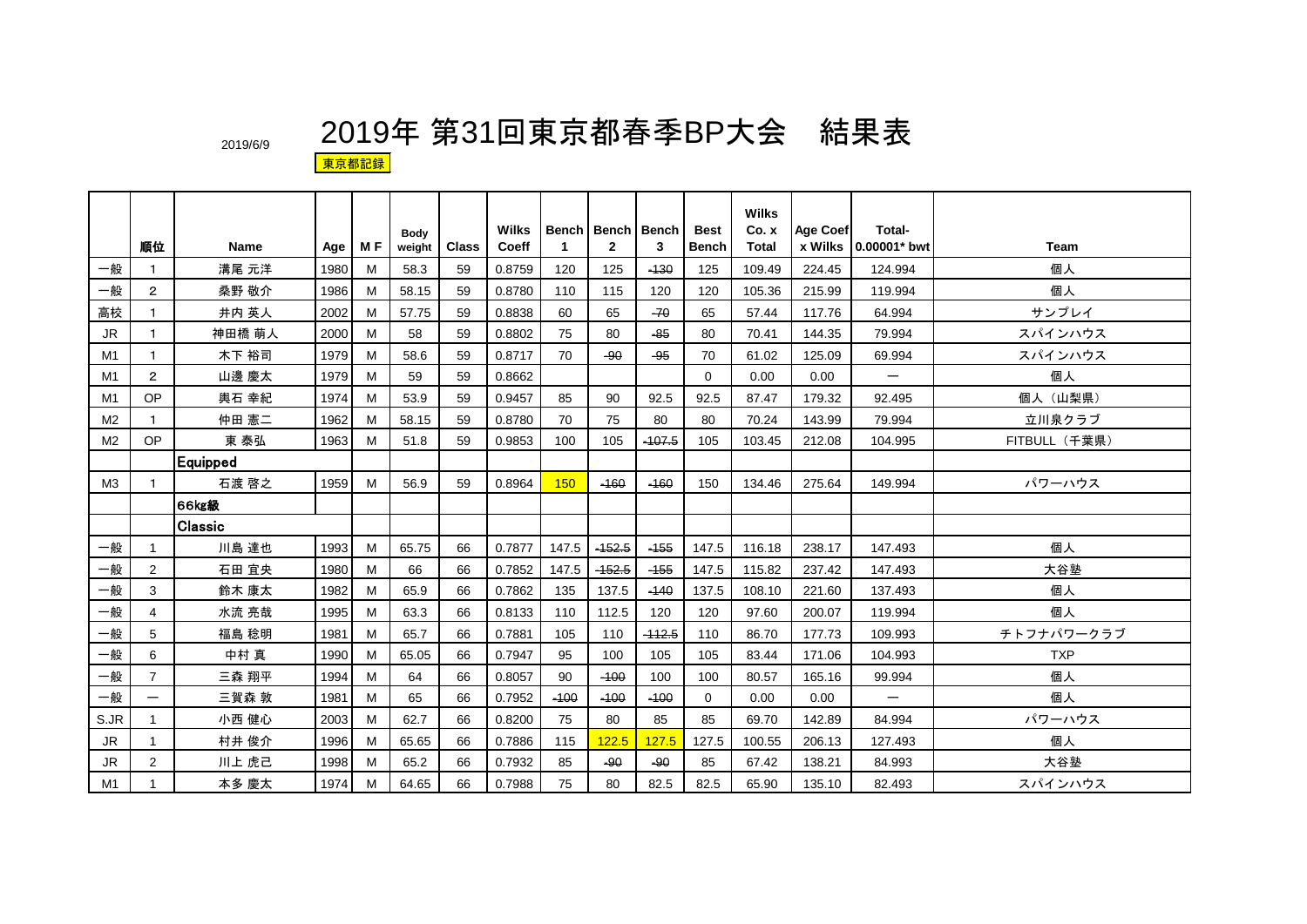|                | 順位             | Name     | Age  | M F | <b>Body</b><br>weight | <b>Class</b> | Wilks<br>Coeff | 1      | <b>Bench   Bench  </b><br>$\mathbf{2}$ | <b>Bench</b><br>3 | <b>Best</b><br><b>Bench</b> | <b>Wilks</b><br>Co. x<br><b>Total</b> | <b>Age Coef</b><br>x Wilks | Total-<br>0.00001* bwt | Team                   |
|----------------|----------------|----------|------|-----|-----------------------|--------------|----------------|--------|----------------------------------------|-------------------|-----------------------------|---------------------------------------|----------------------------|------------------------|------------------------|
| M <sub>3</sub> | 1              | 白川 裕二    | 1951 | м   | 64.85                 | 66           | 0.7967         | 75     | 80                                     | 85                | 85                          | 67.72                                 | 138.83                     | 84.993                 | 立川泉クラブ                 |
| M <sub>3</sub> | $\overline{2}$ | 中村 人哉    | 1959 | M   | 64.9                  | 66           | 0.7962         | 45     | 50                                     | $-55$             | 50                          | 39.81                                 | 81.61                      | 49.993                 | <b>TXP</b>             |
| M4             | 1              | 田中 勉     | 1946 | M   | 62.35                 | 66           | 0.8241         | 105    | 115                                    | 117.5             | 117.5                       | 96.83                                 | 198.50                     | 117.494                | チームミラクル                |
|                |                | 74kg級    |      |     |                       |              |                |        |                                        |                   |                             |                                       |                            |                        |                        |
|                |                | lClassic |      |     |                       |              |                |        |                                        |                   |                             |                                       |                            |                        |                        |
| 一般             |                | 高橋 卓哉    | 1985 | м   | 73.2                  | 74           | 0.7249         | 135    | 140                                    | 142.5             | 142.5                       | 103.30                                | 211.77                     | 142.493                | 個人                     |
| 一般             | $\overline{2}$ | 茎田 貴澄    | 1993 | M   | 73.35                 | 74           | 0.7239         | 120    | 125                                    | 130               | 130                         | 94.10                                 | 192.91                     | 129.993                | パワーハウス                 |
| 一般             | 3              | 桂田 智章    | 1975 | M   | 71.45                 | 74           | 0.7379         | $-110$ | 115                                    | 120               | 120                         | 88.55                                 | 181.52                     | 119.993                | 個人                     |
| 一般             | 4              | 宮代 峻     | 1995 | M   | 72.6                  | 74           | 0.7293         | 120    | $-130$                                 | $-130$            | 120                         | 87.51                                 | 179.40                     | 119.993                | 個人                     |
| 一般             | 5              | 新谷 一将    | 1988 | м   | 67.6                  | 74           | 0.7701         | $-100$ | 105                                    | 115               | 115                         | 88.56                                 | 181.55                     | 114.993                | Looop肉体改造部             |
| 一般             | 6              | 和田 龍吉    | 1983 | м   | 71.85                 | 74           | 0.7348         | 90     | $-100$                                 | $-100$            | 90                          | 66.14                                 | 135.58                     | 89.993                 | 個人                     |
| 一般             | $\overline{7}$ | 鷲見 翔平    | 1992 | м   | 72.65                 | 74           | 0.7289         | 72.5   | 77.5                                   | 82.5              | 82.5                        | 60.13                                 | 123.27                     | 82.493                 | <b>TXP</b>             |
| 一般             | <b>OP</b>      | 村山 正晃    | 1987 | M   | 72.75                 | 74           | 0.7282         | 137.5  | $-145$                                 | 145               | 145                         | 105.58                                | 216.45                     | 144.993                | THEZENCLUBK&BGYM (宮城県) |
| 高校             |                | 簗田 悟生    | 2002 | M   | 73.2                  | 74           | 0.7249         | 90     | $-100$                                 | $-100$            | 90                          | 65.24                                 | 133.75                     | 89.993                 | トレーニングセンターサンプレイ        |
| JR.            |                | 坂下 竜一    | 1999 | M   | 73.05                 | 74           | 0.7260         | 156.5  | 165                                    | $-168$            | 165                         | 119.79                                | 245.57                     | 164.993                | 大谷塾                    |
| JR.            | $\overline{2}$ | 手塚 裕也    | 1997 | м   | 72.05                 | 74           | 0.7333         | 65     | 70                                     | 75                | 75                          | 55.00                                 | 112.75                     | 74.993                 | Looop肉体改造部             |
| M1             | -1             | 清田 勝行    | 1974 | м   | 71.15                 | 74           | 0.7402         | 115    | 120                                    | $-122.5$          | 120                         | 88.82                                 | 182.09                     | 119.993                | スパインハウス                |
| M1             | $\overline{2}$ | 織田 智也    | 1978 | M   | 73.2                  | 74           | 0.7249         | $-105$ | 105                                    | $-112.5$          | 105                         | 76.12                                 | 156.04                     | 104.993                | 個人                     |
| M1             | 3              | 岡田 栄一郎   | 1973 | M   | 72.7                  | 74           | 0.7285         | 85     | 90                                     | $-95$             | 90                          | 65.57                                 | 134.41                     | 89.993                 | チトフナパワークラブ             |
| M1             | 4              | 小暮 和彦    | 1972 | м   | 72.45                 | 74           | 0.7304         | 75     | $-80$                                  | $-80$             | 75                          | 54.78                                 | 112.29                     | 74.993                 | スパインハウス                |
| M <sub>2</sub> |                | 木村 豊     | 1964 | м   | 71.5                  | 74           | 0.7375         | 105    | 110                                    | $-112.5$          | 110                         | 81.13                                 | 166.31                     | 109.993                | 個人                     |
| M <sub>2</sub> | $\overline{2}$ | 福岡 進     | 1966 | М   | 73.2                  | 74           | 0.7249         | 100    | 107.5                                  | 110               | 110                         | 79.74                                 | 163.47                     | 109.993                | 大谷塾                    |
| M <sub>2</sub> | 3              | 岸原 慎一    | 1969 | м   | 70.5                  | 74           | 0.7453         | 75     | 85                                     | $-87.5$           | 85                          | 63.35                                 | 129.88                     | 84.993                 | 個人                     |
| M <sub>2</sub> | 4              | 武藤 正行    | 1967 | M   | 67.6                  | 74           | 0.7701         | 62.5   | 67.5                                   | 72.5              | 72.5                        | 55.83                                 | 114.46                     | 72.493                 | <b>TXP</b>             |
| M <sub>2</sub> | <b>OP</b>      | 本保 良一    | 1965 | M   | 72.05                 | 74           | 0.7333         | 105    | 115                                    | $-120$            | 115                         | 84.33                                 | 172.88                     | 114.993                | 個人 (千葉県)               |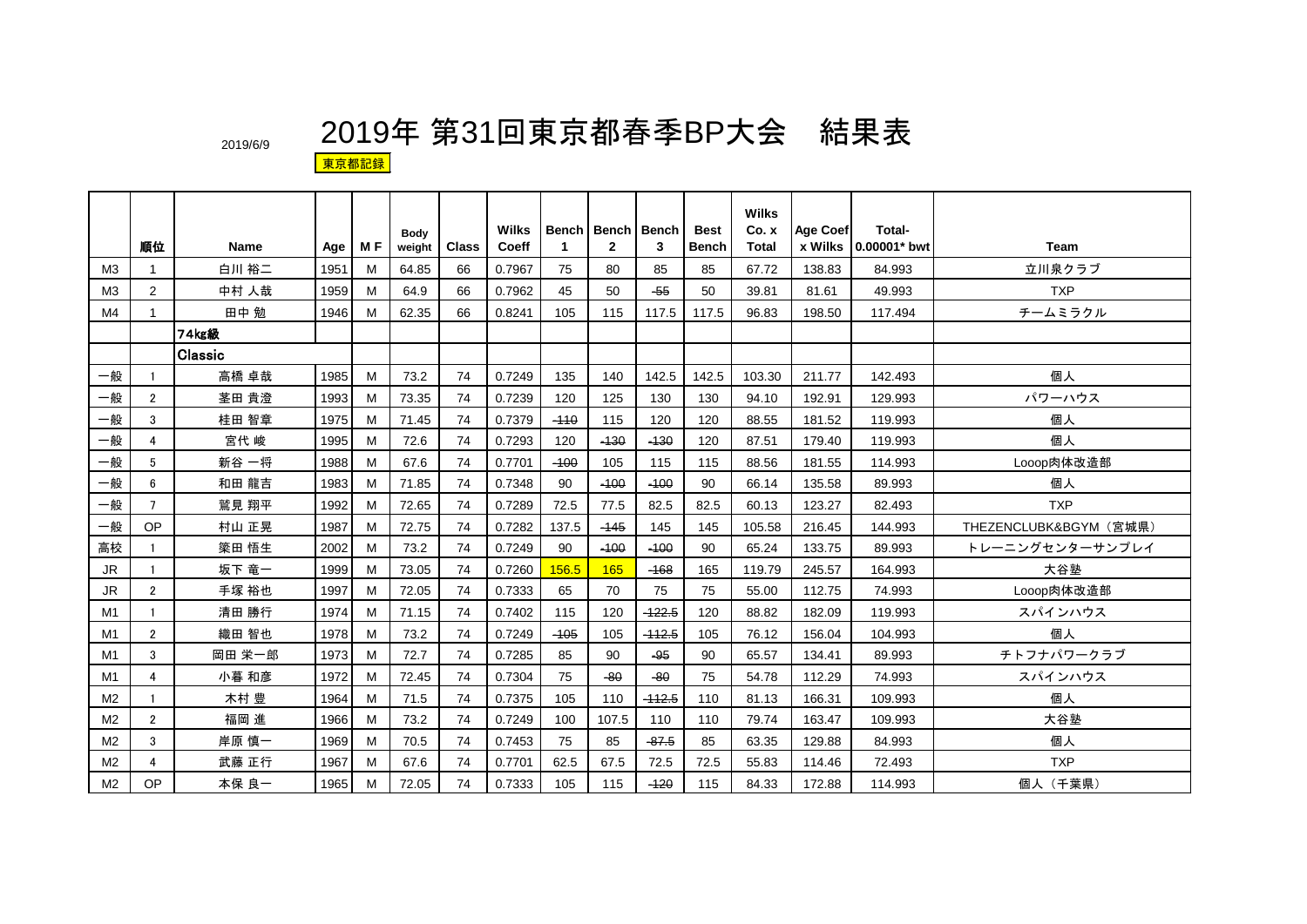|                | 順位                       | <b>Name</b> | Age  | M F | <b>Body</b><br>weight | <b>Class</b> | <b>Wilks</b><br>Coeff | $\mathbf{1}$ | <b>Bench   Bench   Bench</b><br>$\mathbf{2}$ | 3        | <b>Best</b><br><b>Bench</b> | <b>Wilks</b><br>Co. x<br>Total | <b>Age Coef</b> | Total-<br>x Wilks 10.00001* bwt | <b>Team</b>      |
|----------------|--------------------------|-------------|------|-----|-----------------------|--------------|-----------------------|--------------|----------------------------------------------|----------|-----------------------------|--------------------------------|-----------------|---------------------------------|------------------|
| M <sub>2</sub> | <b>OP</b>                | 西村 拓        | 1966 | м   | 72.95                 | 74           | 0.7267                | 90           | 95                                           | $-100$   | 95                          | 69.04                          | 141.53          | 94.993                          | 個人 (神奈川県)        |
| M <sub>3</sub> | -1                       | 桃井 雄二       | 1957 | м   | 73.45                 | 74           | 0.7232                | 100          | 105                                          | 110      | 110                         | 79.55                          | 163.07          | 109.993                         | チームミラクル          |
| M <sub>3</sub> | $\overline{2}$           | 飯野 充        | 1954 | M   | 70.15                 | 74           | 0.7482                | 97.5         | 102.5                                        | 105      | 105                         | 78.56                          | 161.04          | 104.993                         | チームミラクル          |
| M <sub>3</sub> | 3                        | ファラー・ジョセフ   | 1957 | M   | 72.95                 | 74           | 0.7267                | 85           | 95                                           | 100      | 100                         | 72.67                          | 148.98          | 99.993                          | 個人               |
| M <sub>3</sub> | 4                        | 場集田 寿       | 1957 | м   | 70.85                 | 74           | 0.7426                | 92.5         | 97.5                                         | $-100$   | 97.5                        | 72.40                          | 148.42          | 97.493                          | 個人               |
| M <sub>3</sub> | 5                        | 川畑 孝久       | 1950 | M   | 73.35                 | 74           | 0.7239                | 85           | $-92.5$                                      | -95      | 85                          | 61.53                          | 126.13          | 84.993                          | 大谷塾              |
| M <sub>3</sub> | 6                        | 本間 聡        | 1956 | M   | 69.9                  | 74           | 0.7502                | 50           | $-55$                                        | 55       | 55                          | 41.26                          | 84.59           | 54.993                          | スパインハウス          |
| M4             |                          | 塩入 義彦       | 1942 | м   | 70.65                 | 74           | 0.7441                | $-80$        | $-85$                                        | 85       | 85                          | 63.25                          | 129.67          | 84.993                          | 立川泉クラブ           |
| M <sub>5</sub> |                          | 三木 宣彦       | 1939 | м   | 72.85                 | 74           | 0.7274                | 95           | 100                                          | $-102.5$ | 100                         | 72.74                          | 149.13          | 99.993                          | チトフナパワークラブ       |
|                |                          | Equipped    |      |     |                       |              |                       |              |                                              |          |                             |                                |                 |                                 |                  |
| 一般             |                          | 古屋 俊守       | 1981 | M   | 73.35                 | 74           | 0.7239                | 170          | $-190$                                       | $-190$   | 170                         | 123.06                         | 252.26          | 169.993                         | 個人               |
| 一般             |                          | 石田 吉央       | 1983 | м   | 73.15                 | 74           | 0.7253                | $-150$       | $-150$                                       | $-450$   | $\Omega$                    | 0.00                           | 0.00            |                                 | 大谷塾              |
| M <sub>2</sub> | $\overline{\phantom{m}}$ | 桑原 勉        | 1965 | M   | 73.05                 | 74           | 0.7260                | $-472.5$     | $-172.5$                                     | $-172.5$ | $\Omega$                    | 0.00                           | 0.00            | $\qquad \qquad -$               | 大谷塾              |
| M <sub>3</sub> |                          | 石田 耕作       | 1955 | M   | 73.25                 | 74           | 0.7246                | $-110$       | 110                                          | $-120$   | 110                         | 79.70                          | 163.39          | 109.993                         | パワーハウス           |
| <b>JR</b>      | OP                       | 田本 廉        | 1998 | M   | 73.5                  | 74           | 0.7228                | 200          | $-212.5$                                     | $-212.5$ | 200                         | 144.56                         | 296.35          | 199.993                         | K's GYM横浜 (神奈川県) |
| <b>JR</b>      | <b>OP</b>                | 楠目 海人       | 1998 | M   | 70.95                 | 74           | 0.7418                | 140          | $-160$                                       | $-160$   | 140                         | 103.85                         | 212.89          | 139.993                         | 関東学連 (神奈川)       |
|                |                          | 83kg級       |      |     |                       |              |                       |              |                                              |          |                             |                                |                 |                                 |                  |
|                |                          | Classic     |      |     |                       |              |                       |              |                                              |          |                             |                                |                 |                                 |                  |
| 一般             | 1                        | 山村 清展       | 1990 | м   | 82.45                 | 83           | 0.6701                | 142.5        | 150                                          | 155      | 155                         | 103.87                         | 212.94          | 154.992                         | 個人               |
| 一般             | $\overline{2}$           | 渡邊 勝也       | 1973 | M   | 82.7                  | 83           | 0.6689                | 155          | $-160$                                       | $-162.5$ | 155                         | 103.69                         | 212.56          | 154.992                         | <b>TXP</b>       |
| 一般             | 3                        | 藤田 昌輝       | 1985 | M   | 82.05                 | 83           | 0.6721                | $-135$       | 137.5                                        | 147.5    | 147.5                       | 99.14                          | 203.23          | 147.492                         | 個人               |
| 一般             | 4                        | 八幡 智久       | 1990 | M   | 81.15                 | 83           | 0.6767                | 115          | 120                                          | $-127.5$ | 120                         | 81.20                          | 166.46          | 119.992                         | 個人               |
| 一般             | 5                        | 屋良 一紀       | 1991 | м   | 80.95                 | 83           | 0.6777                | 115          | $-125$                                       | $-130$   | 115                         | 77.93                          | 159.76          | 114.992                         | 個人               |
| 一般             | 6                        | 米谷 健司       | 1979 | M   | 77.6                  | 83           | 0.6963                | 105          | 110                                          | $-115$   | 110                         | 76.59                          | 157.01          | 109.992                         | <b>TXP</b>       |
| 一般             | $\overline{7}$           | 濱田 裕介       | 1983 | M   | 77.35                 | 83           | 0.6978                | 80           | 85                                           | -90      | 85                          | 59.31                          | 121.58          | 84.992                          | 個人               |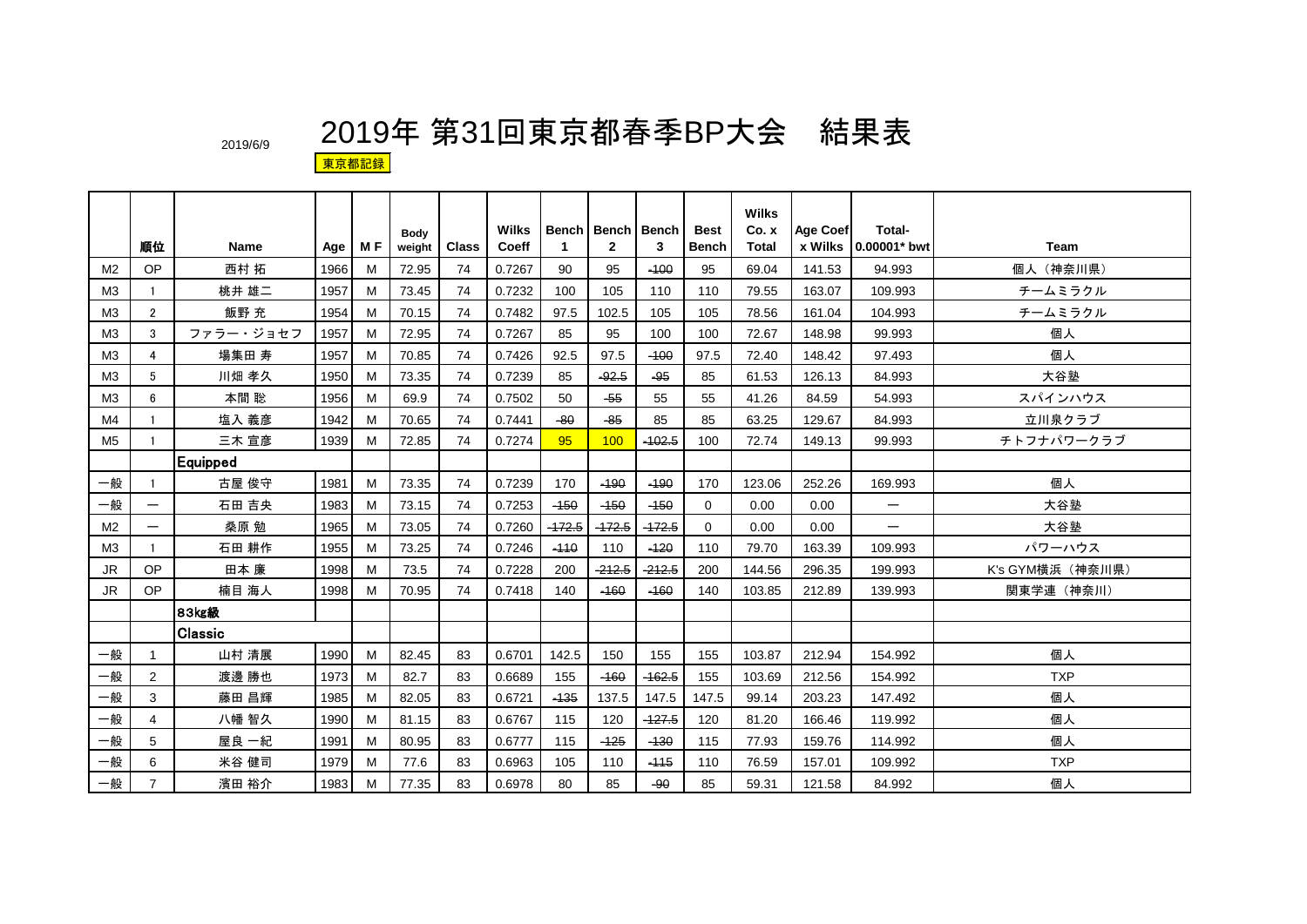|                |                |             |      |     | Body   |              | Wilks  |             | Bench   Bench   Bench |          | <b>Best</b>  | <b>Wilks</b><br>Co. x | <b>Age Coef</b> | Total-                   |                |
|----------------|----------------|-------------|------|-----|--------|--------------|--------|-------------|-----------------------|----------|--------------|-----------------------|-----------------|--------------------------|----------------|
|                | 順位             | <b>Name</b> | Age  | M F | weight | <b>Class</b> | Coeff  | $\mathbf 1$ | $\overline{2}$        | 3        | <b>Bench</b> | Total                 |                 | x Wilks   0.00001* bwt   | <b>Team</b>    |
| 一般             | 8              | 藤原 正太       | 1994 | м   | 78.5   | 83           | 0.6910 | 75          | 80                    | 85       | 85           | 58.74                 | 120.41          | 84.992                   | 個人             |
| 一般             | 9              | 白畑 敬        | 1983 | M   | 82.1   | 83           | 0.6719 | 60          | 70                    | $-70$    | 70           | 47.03                 | 96.41           | 69.992                   | 個人             |
| 一般             |                | 福田 隆允       | 1989 | M   | 82.45  | 83           | 0.6701 | $-191$      | $-191$                | $-191$   | $\Omega$     | 0.00                  | 0.00            | $\qquad \qquad$          | 個人             |
| 一般             | <b>OP</b>      | 高瀬 高広       | 1980 | M   | 81.65  | 83           | 0.6741 | 90          | 95                    | $-100$   | 95           | 64.04                 | 131.28          | 94.992                   | マッスルジム前橋 (群馬県) |
| 一般             | OP             | 永井 和貴       | 1994 | м   | 80.6   | 83           | 0.6795 | 90          | 92.5                  | $-97.5$  | 92.5         | 62.85                 | 128.85          | 92.492                   | マッスルジム前橋 (群馬県) |
| JR.            | $\overline{1}$ | 瀬谷 有希       | 1996 | M   | 80.95  | 83           | 0.6777 | 135         | 137.5                 | $-142.5$ | 137.5        | 93.18                 | 191.02          | 137.492                  | 個人             |
| JR.            | $\overline{2}$ | 稲田 拓也       | 1996 | м   | 81.6   | 83           | 0.6744 | 100         | 110                   | $-122.5$ | 110          | 74.18                 | 152.07          | 109.992                  | 個人             |
| JR             | 3              | 園村 壱誠       | 1997 | м   | 80.65  | 83           | 0.6792 | 70          | 80                    | 90       | 90           | 61.13                 | 125.32          | 89.992                   | スパインハウス        |
| M1             | $\overline{1}$ | 濵本 久平       | 1975 | M   | 79.25  | 83           | 0.6868 | 135         | 140                   | $-142.5$ | 140          | 96.15                 | 197.11          | 139.992                  | 個人             |
| M1             | $\overline{2}$ | 飯塚 隼弘       | 1978 | M   | 79.95  | 83           | 0.6830 | 120         | 125                   | 127.5    | 127.5        | 87.08                 | 178.51          | 127.492                  | <b>TXP</b>     |
| M1             | 3              | 野口 忠        | 1975 | м   | 82.15  | 83           | 0.6716 | 120         | 125                   | $-130$   | 125          | 83.95                 | 172.10          | 124.992                  | パワーハウス         |
| M1             | 4              | 古屋 雄一郎      | 1970 | м   | 82.1   | 83           | 0.6719 | 115         | 117.5                 | $-120$   | 117.5        | 78.94                 | 161.84          | 117.492                  | 個人             |
| M1             | 5              | 内山 涉        | 1973 | м   | 79.15  | 83           | 0.6874 | 100         | 105                   | 107.5    | 107.5        | 73.89                 | 151.48          | 107.492                  | 大谷塾            |
| M1             | 6              | 中村 直樹       | 1973 | м   | 78.35  | 83           | 0.6919 | $-90$       | 90                    | $-95$    | 90           | 62.27                 | 127.65          | 89.992                   | スパインハウス        |
| M1             |                | 吉田 光行       | 1970 | м   | 78     | 83           | 0.6939 | $-65$       | $-65$                 | $-65$    | $\Omega$     | 0.00                  | 0.00            |                          | スパインハウス        |
| M1             | OP             | 佐久間 崇裕      | 1970 | M   | 79.9   | 83           | 0.6832 | 135         | $-140$                | $-140$   | 135          | 92.24                 | 189.09          | 134.992                  | 仙台市体育館PC (宮城県) |
| M <sub>2</sub> | $\mathbf 1$    | 西條 準        | 1963 | м   | 81.45  | 83           | 0.6751 | 140         | 150                   | 155      | 155          | 104.64                | 214.52          | 154.992                  | 個人             |
| M <sub>2</sub> | $\overline{2}$ | 菊谷 郁夫       | 1968 | м   | 79.45  | 83           | 0.6857 | 140         | 145                   | 150      | 150          | 102.85                | 210.85          | 149.992                  | パワーハウス         |
| M <sub>2</sub> | 3              | 田村 覚        | 1969 | M   | 81.65  | 83           | 0.6741 | 135         | 140                   | 145      | 145          | 97.75                 | 200.38          | 144.992                  | <b>TXP</b>     |
| M <sub>2</sub> | 4              | 林豊          | 1968 | м   | 82.15  | 83           | 0.6716 | 97.5        | 102.5                 | 105      | 105          | 70.52                 | 144.57          | 104.992                  | 個人             |
| M <sub>2</sub> | OP             | 山根 淳        | 1965 | м   | 79.25  | 83           | 0.6868 | 140         | 145                   | $-447.5$ | 145          | 99.59                 | 204.15          | 144.992                  | 個人 (神奈川県)      |
| ΜЗ             | $\mathbf{1}$   | 大谷 進        | 1952 | M   | 81.6   | 83           | 0.6744 | 130         | $-140$                | 140      | 140          | 94.41                 | 193.54          | 139.992                  | 大谷塾            |
| M <sub>3</sub> | $\overline{2}$ | 酒井 知隆       | 1957 | м   | 82.3   | 83           | 0.6709 | 105         | 112.5                 | $-120$   | 112.5        | 75.47                 | 154.72          | 112.492                  | ノーリミッツ         |
| M <sub>3</sub> | 3              | 辻久雄         | 1957 | М   | 81.35  | 83           | 0.6756 | $-100$      | 100                   | 107.5    | 107.5        | 72.63                 | 148.89          | 107.492                  | 大谷塾            |
| M <sub>5</sub> |                | 平野 己喜男      | 1938 | M   | 77.85  | 83           | 0.6948 | $-85$       | $-95$                 | $-100$   | $\mathbf 0$  | 0.00                  | 0.00            | $\overline{\phantom{m}}$ | 個人             |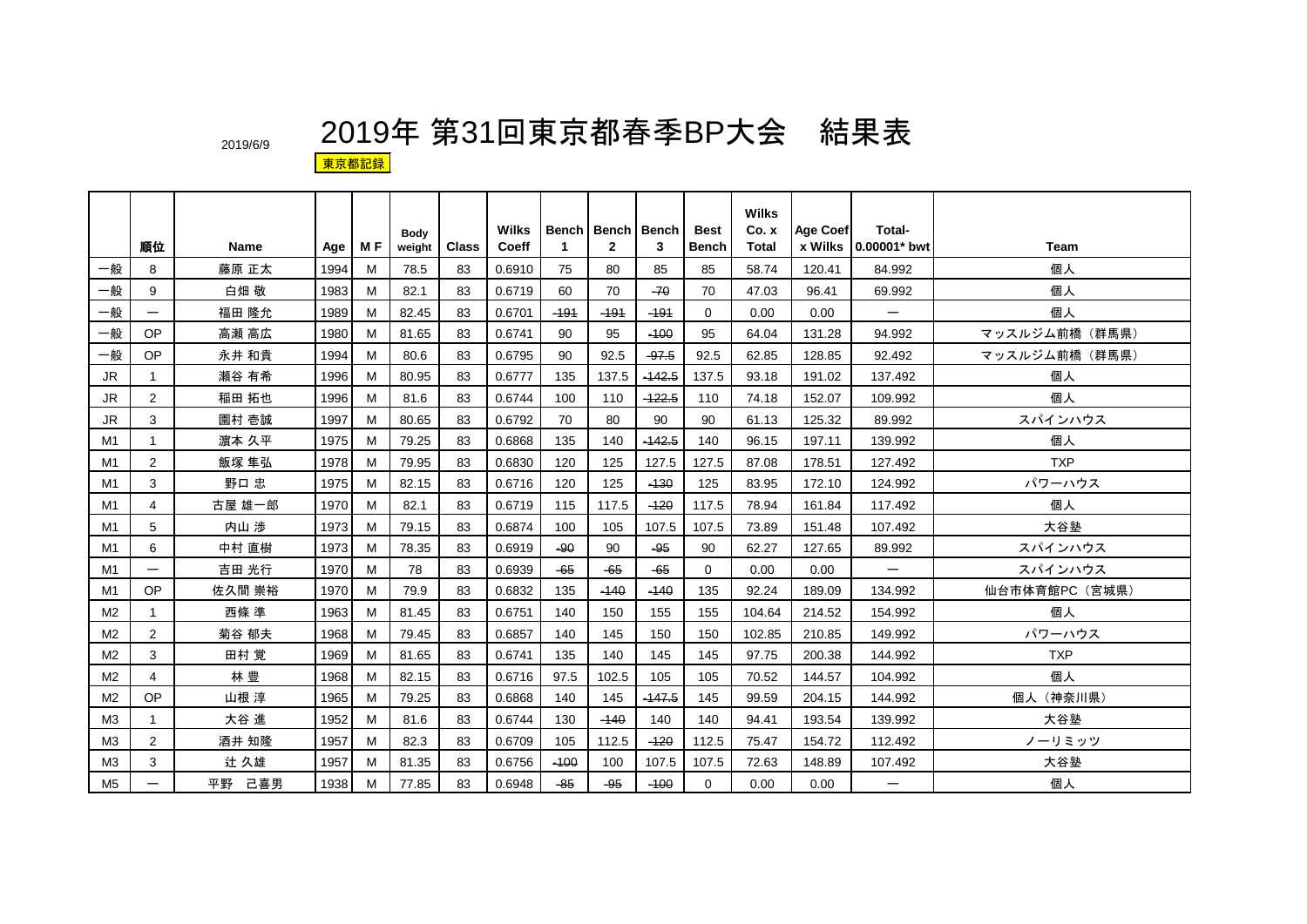|                |                          |                |      |     |                       |       | Wilks  |                      | <b>Bench   Bench   Bench</b> |          | <b>Best</b>  | <b>Wilks</b><br>Co. x | <b>Age Coef</b> | Total-            |                |
|----------------|--------------------------|----------------|------|-----|-----------------------|-------|--------|----------------------|------------------------------|----------|--------------|-----------------------|-----------------|-------------------|----------------|
|                | 順位                       | <b>Name</b>    | Age  | M F | <b>Body</b><br>weight | Class | Coeff  | $\blacktriangleleft$ | $\mathbf{2}$                 | 3        | <b>Bench</b> | Total                 | x Wilks         | 0.00001* bwt      | <b>Team</b>    |
|                |                          | Equipped       |      |     |                       |       |        |                      |                              |          |              |                       |                 |                   |                |
| 一般             | $\mathbf{1}$             | 八須 拳太郎         | 1990 | M   | 82.95                 | 83    | 0.6677 | 180                  | 190                          | $-200$   | 190          | 126.87                | 260.08          | 189.992           | <b>TXP</b>     |
| S.JR           | $\qquad \qquad$          | 野原 翔太          | 2001 | м   | 82.6                  | 83    | 0.6694 | $-135$               | $-147.5$                     | $-147.5$ | $\Omega$     | 0.00                  | 0.00            |                   | 厚木商業高校(神奈川)    |
| M <sub>3</sub> | 1                        | 飯島 修           | 1954 | м   | 82.7                  | 83    | 0.6689 | 180                  | $-190$                       | $-190$   | 180          | 120.41                | 246.84          | 179.992           | 大谷塾            |
| M4             | $\overline{\phantom{m}}$ | 今泉 春樹          | 1947 | M   | 81.25                 | 83    | 0.6761 | $-165$               | $-165$                       | $-165$   | $\mathbf 0$  | 0.00                  | 0.00            | $\qquad \qquad -$ | 大谷塾            |
|                |                          | 93kg級          |      |     |                       |       |        |                      |                              |          |              |                       |                 |                   |                |
|                |                          | <b>Classic</b> |      |     |                       |       |        |                      |                              |          |              |                       |                 |                   |                |
| 一般             | -1                       | 小尾 晋太郎         | 1991 | м   | 91.15                 | 93    | 0.6343 | 177.5                | 190                          | 200.5    | 200.5        | 127.18                | 260.73          | 200.491           | 個人             |
| 一般             | $\overline{2}$           | 西村 将汰          | 1999 | M   | 85.75                 | 93    | 0.6551 | 172.5                | <b>180</b>                   | $-190$   | 180          | 117.92                | 241.73          | 179.991           | 個人             |
| 一般             | 3                        | 多胡 新太郎         | 1984 | м   | 92.55                 | 93    | 0.6296 | $-157.5$             | 157.5                        | $-165$   | 157.5        | 99.17                 | 203.30          | 157.491           | 個人             |
| 一般             | 4                        | 大貫 賢二          | 1982 | м   | 91.5                  | 93    | 0.6331 | 147.5                | 155                          | $-160$   | 155          | 98.14                 | 201.18          | 154.991           | パワーハウス         |
| 一般             | 5                        | 根岸 良樹          | 1987 | M   | 87.7                  | 93    | 0.6471 | 112.5                | 122.5                        | 127.5    | 127.5        | 82.50                 | 169.13          | 127.491           | <b>TXP</b>     |
| 一般             | 6                        | 長谷川 涼          | 1979 | м   | 88                    | 93    | 0.6459 | 110                  | 115                          | $-120$   | 115          | 74.28                 | 152.27          | 114.991           | <b>TXP</b>     |
| 一般             | OP                       | 永田 尋信          | 1993 | м   | 85.9                  | 93    | 0.6545 | 165                  | 170                          | 175      | 175          | 114.53                | 234.78          | 174.991           | 個人 (千葉県)       |
| 一般             | <b>OP</b>                | 景井 勇斗          | 1995 | M   | 86.5                  | 93    | 0.6519 | 160                  | 170                          | $-175$   | 170          | 110.83                | 227.20          | 169.991           | CLUBポイズン (千葉県) |
| 一般             | <b>OP</b>                | 中村 信憲          | 1987 | M   | 90                    | 93    | 0.6384 | $-120$               | 120                          | $-140$   | 120          | 76.61                 | 157.04          | 119.991           | 個人(埼玉県)        |
| M1             | $\mathbf{1}$             | 池袋 敏博          | 1974 | м   | 91.8                  | 93    | 0.6321 | $-145$               | 145                          | $-155$   | 145          | 91.66                 | 187.90          | 144.991           | パワーハウス         |
| M1             | $\overline{2}$           | 佐々木 陽一         | 1976 | M   | 87.15                 | 93    | 0.6493 | 107.5                | 117.5                        | $-122.5$ | 117.5        | 76.29                 | 156.39          | 117.491           | 個人             |
| M <sub>1</sub> | 3                        | 松原 仁紀          | 1970 | M   | 85.85                 | 93    | 0.6547 | 102.5                | 107.5                        | 112.5    | 112.5        | 73.65                 | 150.98          | 112.491           | パワーハウス         |
| M1             | 4                        | 石丸 雄一郎         | 1977 | м   | 88.7                  | 93    | 0.6432 | 97.5                 | 105                          | 110      | 110          | 70.75                 | 145.04          | 109.991           | <b>TXP</b>     |
| M1             | 5                        | 小関元            | 1978 | M   | 92.9                  | 93    | 0.6285 | 100                  | 105                          | 110      | 110          | 69.14                 | 141.73          | 109.991           | サンプレイ          |
| M1             | 6                        | 原田 純一          | 1976 | м   | 87.7                  | 93    | 0.6471 | 95                   | $-100$                       | $-107.5$ | 95           | 61.47                 | 126.02          | 94.991            | 立川泉クラブ         |
| M <sub>2</sub> | $\mathbf{1}$             | 羽田野 正          | 1961 | м   | 91.75                 | 93    | 0.6323 | 140                  | $-150$                       | 152.5    | 152.5        | 96.43                 | 197.67          | 152.491           | 個人             |
| M <sub>2</sub> | $\overline{2}$           | 藤原 栄三          | 1968 | м   | 90.9                  | 93    | 0.6352 | 120                  | 130                          | 135      | 135          | 85.75                 | 175.79          | 134.991           | 個人             |
| M <sub>2</sub> | 3                        | 笠原 正樹          | 1965 | M   | 84.9                  | 93    | 0.6588 | 100                  | 120                          | $-140$   | 120          | 79.05                 | 162.06          | 119.991           | チームミラクル        |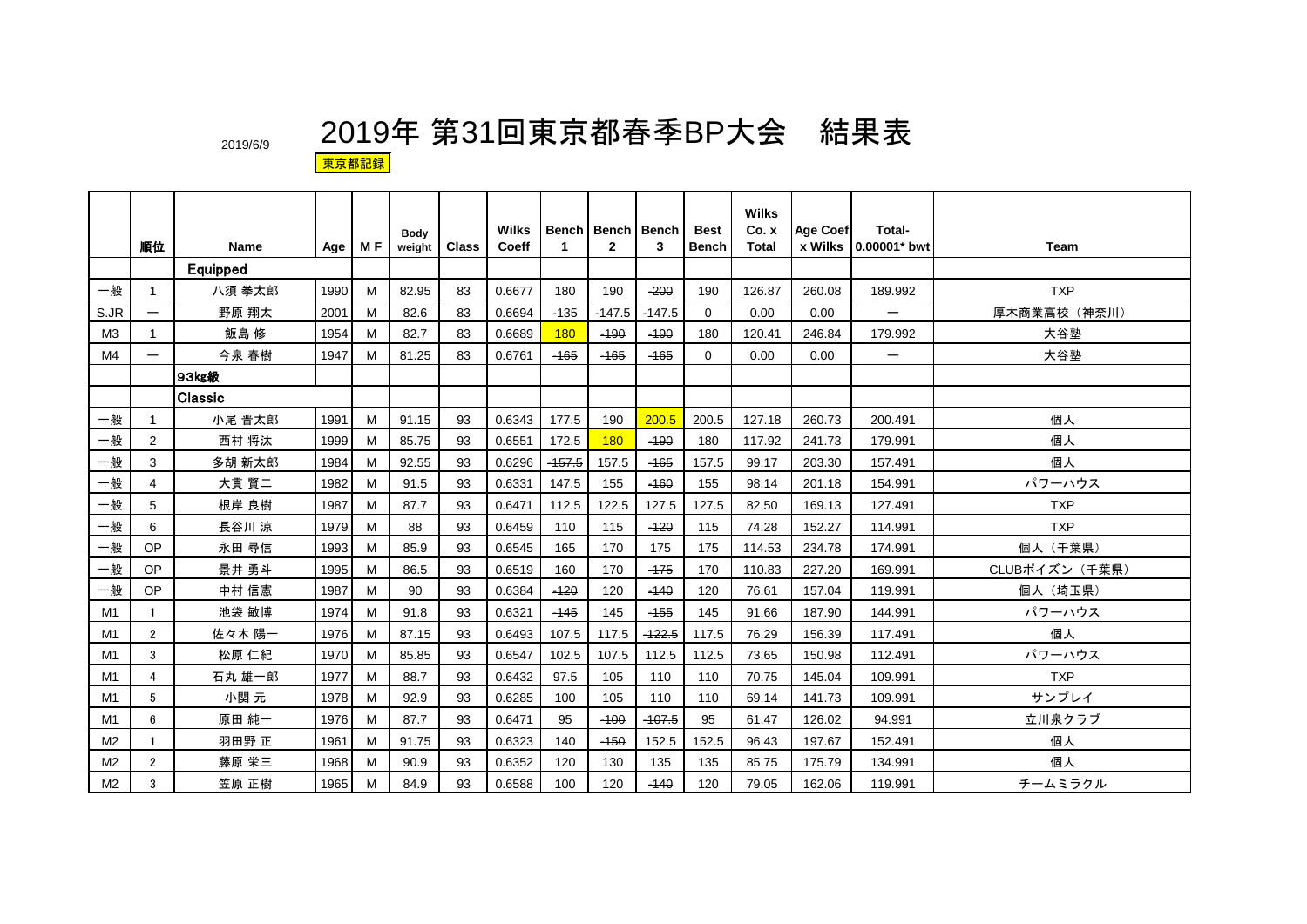|                |                |                |      |     | <b>Body</b> |              | <b>Wilks</b> |        | Bench Bench Bench |          | <b>Best</b>  | <b>Wilks</b><br>Co. x | Age Coef | Total-       |              |
|----------------|----------------|----------------|------|-----|-------------|--------------|--------------|--------|-------------------|----------|--------------|-----------------------|----------|--------------|--------------|
|                | 順位             | <b>Name</b>    | Age  | M F | weight      | <b>Class</b> | Coeff        | -1     | $\overline{2}$    | 3        | <b>Bench</b> | <b>Total</b>          | x Wilks  | 0.00001* bwt | <b>Team</b>  |
| M <sub>3</sub> | $\mathbf{1}$   | 和田 哲也          | 1959 | М   | 89.65       | 93           | 0.6397       | $-120$ | 120               | 135      | 135          | 86.35                 | 177.03   | 134.991      | 個人           |
| M <sub>4</sub> |                | 立野 正勝          | 1941 | M   | 85.3        | 93           | 0.6570       | 80     | 90                | 100      | 100          | 65.70                 | 134.69   | 99.991       | TeamPonze    |
|                |                | 105kg級         |      |     |             |              |              |        |                   |          |              |                       |          |              |              |
|                |                | Classic        |      |     |             |              |              |        |                   |          |              |                       |          |              |              |
| 一般             |                | 信田 泰宏          | 1988 | М   | 102.5       | 105          | 0.6028       | 205    | 215               | $-220$   | 215          | 129.60                | 265.68   | 214.990      | 個人           |
| 一般             | $\overline{2}$ | 堀口 耀介          | 1993 | М   | 103.05      | 105          | 0.6016       | 190    | 200               | $-205$   | 200          | 120.32                | 246.66   | 199.990      | <b>TXP</b>   |
| 一般             | 3              | 高本 樹           | 1993 | М   | 101.25      | 105          | 0.6056       | 165    | 175               | 185      | 185          | 112.04                | 229.68   | 184.990      | <b>TXP</b>   |
| 一般             | 4              | 横田 達郎          | 1988 | м   | 103.25      | 105          | 0.6012       | 165    | 175               | 180      | 180          | 108.21                | 221.83   | 179.990      | 個人           |
| 一般             | 5              | 佐藤 嘉彦          | 1982 | М   | 96.7        | 105          | 0.6172       | $-170$ | 170               | $-182.5$ | 170          | 104.92                | 215.08   | 169.990      | 個人           |
| 一般             | 6              | 池澤 孝泰          | 1970 | M   | 97.4        | 105          | 0.6152       | 152.5  | 160               | 162.5    | 162.5        | 99.98                 | 204.95   | 162.490      | <b>TXP</b>   |
| 一般             | $\overline{7}$ | 平田 優亮          | 1986 | М   | 103.75      | 105          | 0.6001       | 140    | 145               | 150      | 150          | 90.02                 | 184.53   | 149.990      | <b>TXP</b>   |
| 一般             | 8              | 山田 洋平          | 1978 | M   | 93.6        | 105          | 0.6263       | 130    | $-137.5$          | $-437.5$ | 130          | 81.42                 | 166.91   | 129.991      | スパインハウス      |
| M1             | $\mathbf{1}$   | 松沼 光紀          | 1971 | M   | 100.7       | 105          | 0.6069       | 155    | 170               | $-180$   | 170          | 103.17                | 211.51   | 169.990      | <b>TXP</b>   |
| M1             | 2              | 北村 伸宏          | 1971 | М   | 94.45       | 105          | 0.6237       | 100    | 110               | $-415$   | 110          | 68.60                 | 140.64   | 109.991      | スパインハウス      |
| M <sub>2</sub> | $\mathbf{1}$   | 沖田 真介          | 1969 | M   | 99.55       | 105          | 0.6097       | 152.5  | $-155$            | $-155$   | 152.5        | 92.98                 | 190.61   | 152.490      | 個人           |
| M <sub>2</sub> | 2              | 舘岡 秀樹          | 1960 | M   | 101.6       | 105          | 0.6048       | 115    | 125               | $-135$   | 125          | 75.60                 | 154.98   | 124.990      | <b>TXP</b>   |
|                |                | Equipped       |      |     |             |              |              |        |                   |          |              |                       |          |              |              |
| M1             | $\mathbf{1}$   | 松原 宏樹          | 1979 | м   | 97.55       | 105          | 0.6148       | 190    | 205               | $-230.5$ | 205          | 126.04                | 258.39   | 204.990      | パワーハウス       |
| M1             | 2              | 高山 和澄          | 1976 | M   | 105         | 105          | 0.5976       | 175    |                   |          | 175          | 104.57                | 214.37   | 174.989      | <b>TXP</b>   |
| M <sub>2</sub> | -1             | 首代 敬次郎         | 1967 | м   | 103.5       | 105          | 0.6006       | $-165$ | 165               | $-175$   | 165          | 99.11                 | 203.17   | 164.990      | <b>TXP</b>   |
|                |                | 120kg級         |      |     |             |              |              |        |                   |          |              |                       |          |              |              |
|                |                | <b>Classic</b> |      |     |             |              |              |        |                   |          |              |                       |          |              |              |
| 一般             | -1             | 日垣 宏章          | 1981 | м   | 119.4       | 120          | 0.5756       | 210.5  | $-215$            | 215      | 215          | 123.75                | 253.69   | 214.988      | 個人           |
| 一般             | $\overline{2}$ | 赤坂 大将          | 1985 | М   | 111.45      | 120          | 0.5862       | 140    | 150               | 160      | 160          | 93.79                 | 192.27   | 159.989      | 立川トレーニングセンター |
|                |                | +120kg級        |      |     |             |              |              |        |                   |          |              |                       |          |              |              |